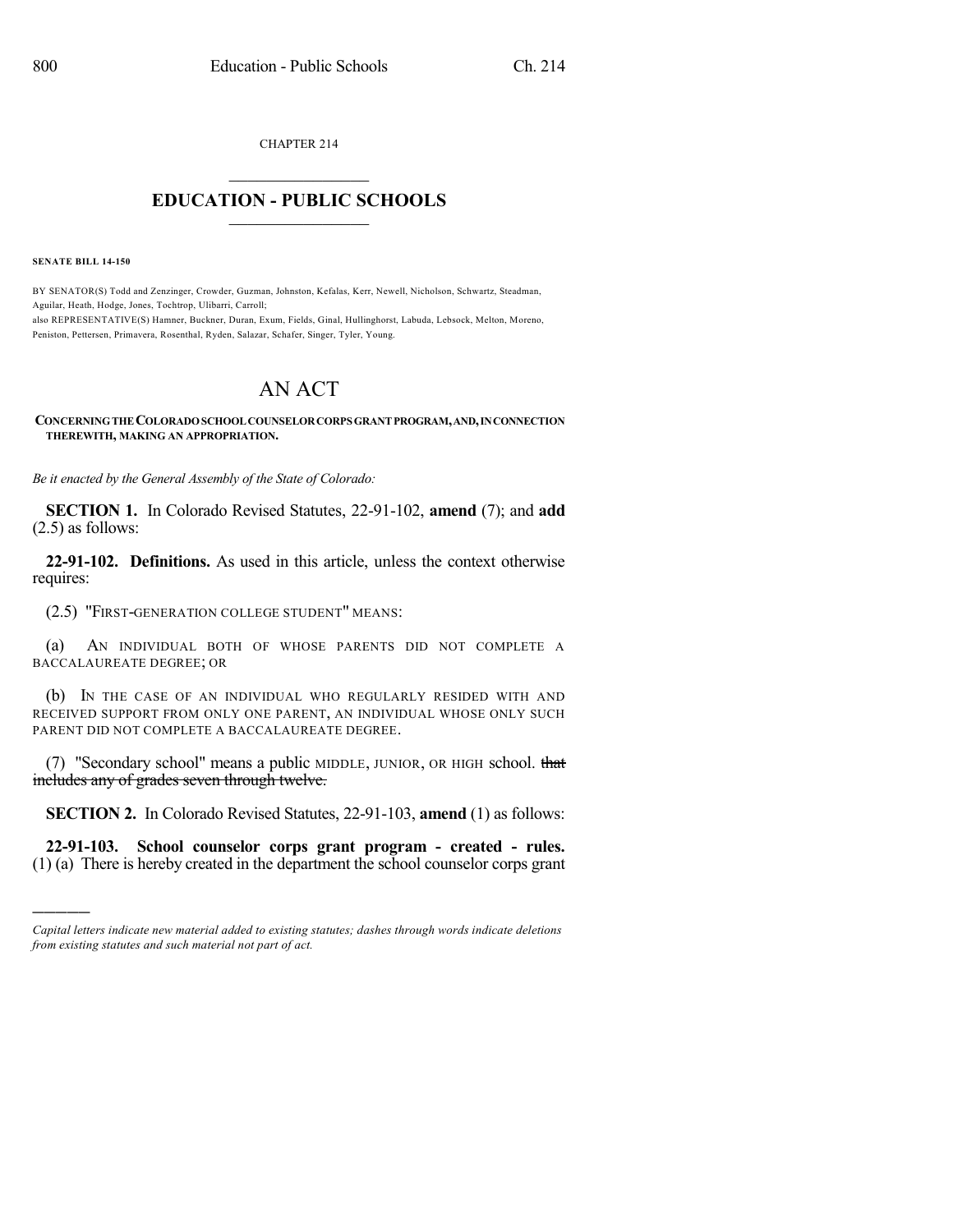program to provide funding to education providers. THE GOAL OF THE PROGRAM IS to increase the availability of effective school-based counseling within secondary schools with the goal of increasing TO HELP INCREASE the graduation rate within the state and increasing INCREASE the percentage of students who appropriately prepare for, apply to, and continue into postsecondary education.

(b) An education provider that receives a grant under the program shall MUST use the moneys to increase the level of funding the education provider allocated to school-based counseling prior to receiving the grant and not to replace other funding sources allocated to school-based counseling.

(c) The department shall administer the program as provided in this article and pursuant to rules adopted by the state board.

(d) AN EDUCATION PROVIDER THAT RECEIVES A GRANT THROUGH THE PROGRAM SHALL USE STATE GUIDELINES AND STANDARDS TO IMPLEMENT A COMPREHENSIVE COUNSELING MODEL THAT INCLUDES A TIME AND EFFORT ASSESSMENT, POSTSECONDARY WORKFORCE-READY PROGRAMMING,AND SOCIAL AND EMOTIONAL COUNSELING WORK.

(e) AN EDUCATION PROVIDER THAT RECEIVES A GRANT THROUGH THE PROGRAM SHALL USE STATE MODELS FOR ACCOUNTABILITY. THE EDUCATION PROVIDER SHALL COLLECT DATA ON ITS COUNSELING PROGRAM TO DEMONSTRATE THE IMPACT OF THE SCHOOL COUNSELING PROGRAM ON STUDENT ACHIEVEMENT, ATTENDANCE, AND BEHAVIOR. THE EDUCATION PROVIDER SHALL USE THE DATA TO ANALYZE SCHOOL COUNSELING PROGRAM ASSESSMENTS TO GUIDE FUTURE ACTION AND IMPROVE FUTURE RESULTS FOR ALL STUDENTS.

**SECTION 3.** In Colorado Revised Statutes, 22-91-104, **amend** (1), (3), (5), and (6); and **add** (4.5) as follows:

**22-91-104. School counselor corps grant program - application - criteria grant awards - rules.** (1) An education provider that seeks SEEKING a grant from the program shall submit an application to the SCHOOL COUNSELOR CORPS ADVISORY BOARD EXISTING WITHIN THE department in accordance with the rules adopted by the state board. The department SCHOOL COUNSELOR CORPS ADVISORY BOARD shall review each GRANT application received from an education provider and make recommendations to the DEPARTMENT AND state board concerning whether a grant should be awarded to the education provider and the recommended amount of the grant. If the department SCHOOL COUNSELOR CORPS ADVISORY BOARD determines an application ismissing anyinformation required byrule to be included with the application, the department SCHOOL COUNSELOR CORPS ADVISORY BOARD may contact the education provider to obtain the missing information.

(3) In reviewing applications andmakingrecommendations TO THE DEPARTMENT AND STATE BOARD, the department SCHOOL COUNSELOR CORPS ADVISORY BOARD shall  $\frac{apby}{q}$  consider the following criteria, in addition to any other criteria adopted by rule of the state board:

(a) The dropout rate at the intended recipient secondary school or schools and, if the education provider is a school district, at all of the secondary schools within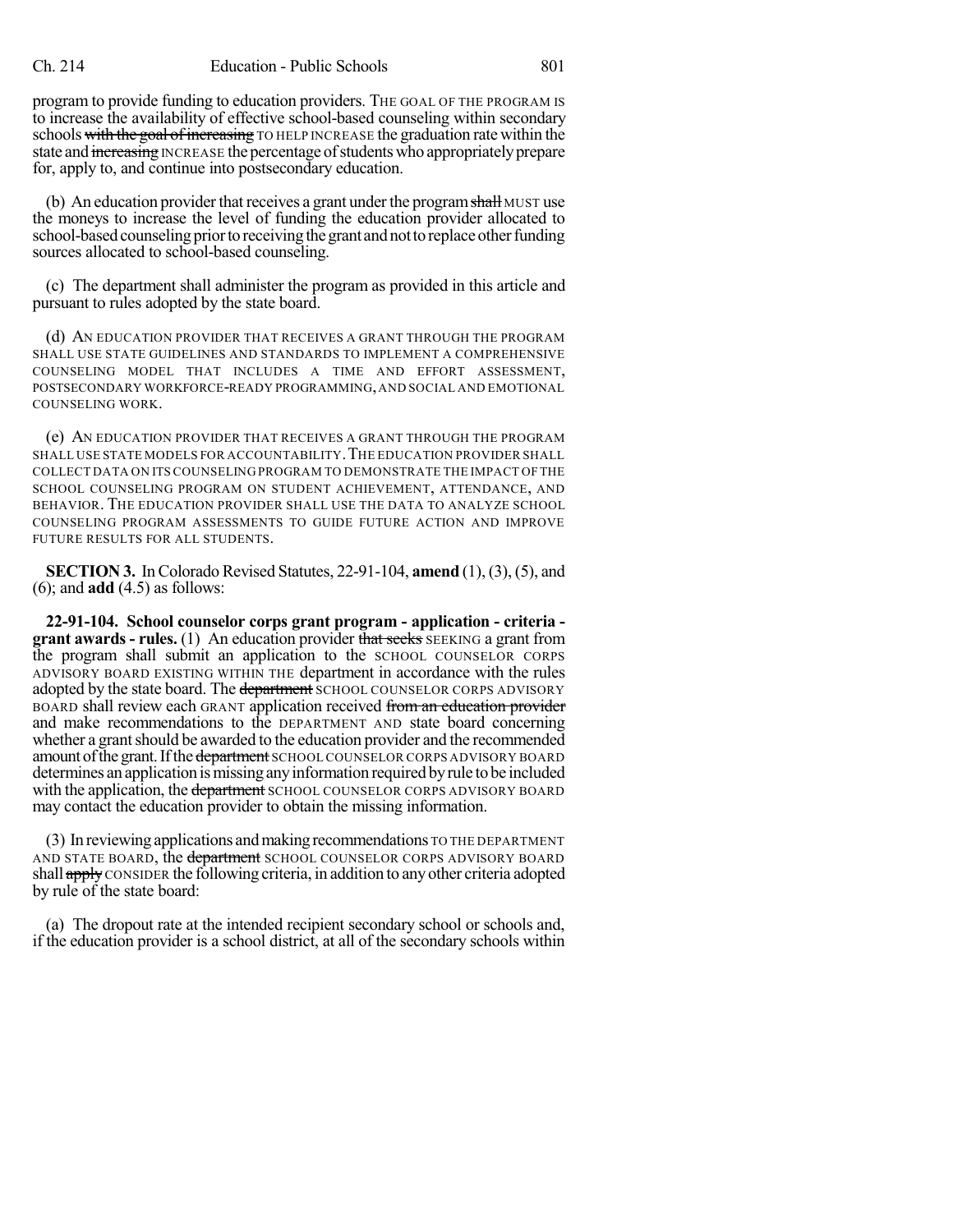the school district. The SCHOOL COUNSELOR CORPS ADVISORY BOARD, department, and the state board shall give priority to education providers that intend to use the grant moneys to assist secondary schools at which the dropout rate exceeds the statewide average.

(a.5) THE REMEDIATION RATE AT THE INTENDED RECIPIENT SECONDARY SCHOOL OR SCHOOLS AND, IF THE EDUCATION PROVIDER IS A SCHOOL DISTRICT, ALL OF THE SECONDARY SCHOOLS WITHIN THE SCHOOL DISTRICT. THE SCHOOL COUNSELOR CORPS ADVISORY BOARD,DEPARTMENT,AND STATE BOARD SHALL GIVE PRIORITY TO EDUCATION PROVIDERS THAT INTEND TO USE THE GRANT MONEYS TO ASSIST SECONDARY SCHOOLS AT WHICH THE REMEDIATION RATE IS GREATER THAN THE STATEWIDE AVERAGE.

(b) The percentage of students enrolled in the intended recipient secondary school orschools, AND, IF THE EDUCATION PROVIDER IS A SCHOOL DISTRICT, ALL OF THE SECONDARY SCHOOLS WITHIN THE SCHOOL DISTRICT, who are eligible for free or reduced-cost lunch OR WHO ARE CONSIDERED AT-RISK STUDENTS. The SCHOOL COUNSELOR CORPS ADVISORY BOARD, department, and the state board shall give priority to education providers that identify intended recipient secondary schools with a high percentage of said students.

(c) The percentage of students enrolled in the intended recipient secondary school orschools and, ifthe education provideris a school district, ALL OFTHE SECONDARY SCHOOLS in the school district, who graduate and enroll in postsecondaryeducation within two years after graduating from high school;

(c.5) THE NUMBER OF STUDENTS ENROLLED IN THE INTENDED RECIPIENT SECONDARY SCHOOL OR SCHOOLS AND, IF THE EDUCATION PROVIDER IS A SCHOOL DISTRICT ALL OF THE SECONDARY SCHOOLS IN THE SCHOOL DISTRICT,WHO APPLY TO AND ENROLL IN POSTSECONDARY EDUCATION WITHIN TWO YEARS AFTER GRADUATING FROM HIGH SCHOOL AND WHO ARE FIRST-GENERATION COLLEGE STUDENTS. THE SCHOOL COUNSELOR CORPS ADVISORY BOARD, DEPARTMENT, AND STATE BOARD SHALL GIVE PRIORITY TO EDUCATION PROVIDERS THAT IDENTIFY INTENDED RECIPIENT SECONDARY SCHOOLS WITH A HIGH PERCENTAGE OF FIRST-GENERATION COLLEGE STUDENTS.

(d) Whether the education provider has adopted, or has demonstrated a commitment to adopting, standards for school counselor responsibilities, as recommended by a national association of school counselors; and

(e) The likelihood that the education provider will continue to fund the increases in the level of school counseling services following expiration of the grant;

(f) THE GEOGRAPHIC LOCATION OF THE EDUCATION PROVIDER. THE SCHOOL COUNSELOR CORPS ADVISORY BOARD, DEPARTMENT, AND STATE BOARD MAY PROVIDE A PREFERENCE IN AWARDING GRANTS TO UNDERSERVED AREAS OF THE STATE; AND

(g) THE CURRENT STUDENT-TO-COUNSELOR RATIO AT THE SCHOOL.

(4.5) THE DEPARTMENT SHALL PROVIDE SUPPORT TO SECONDARY SCHOOLS TO